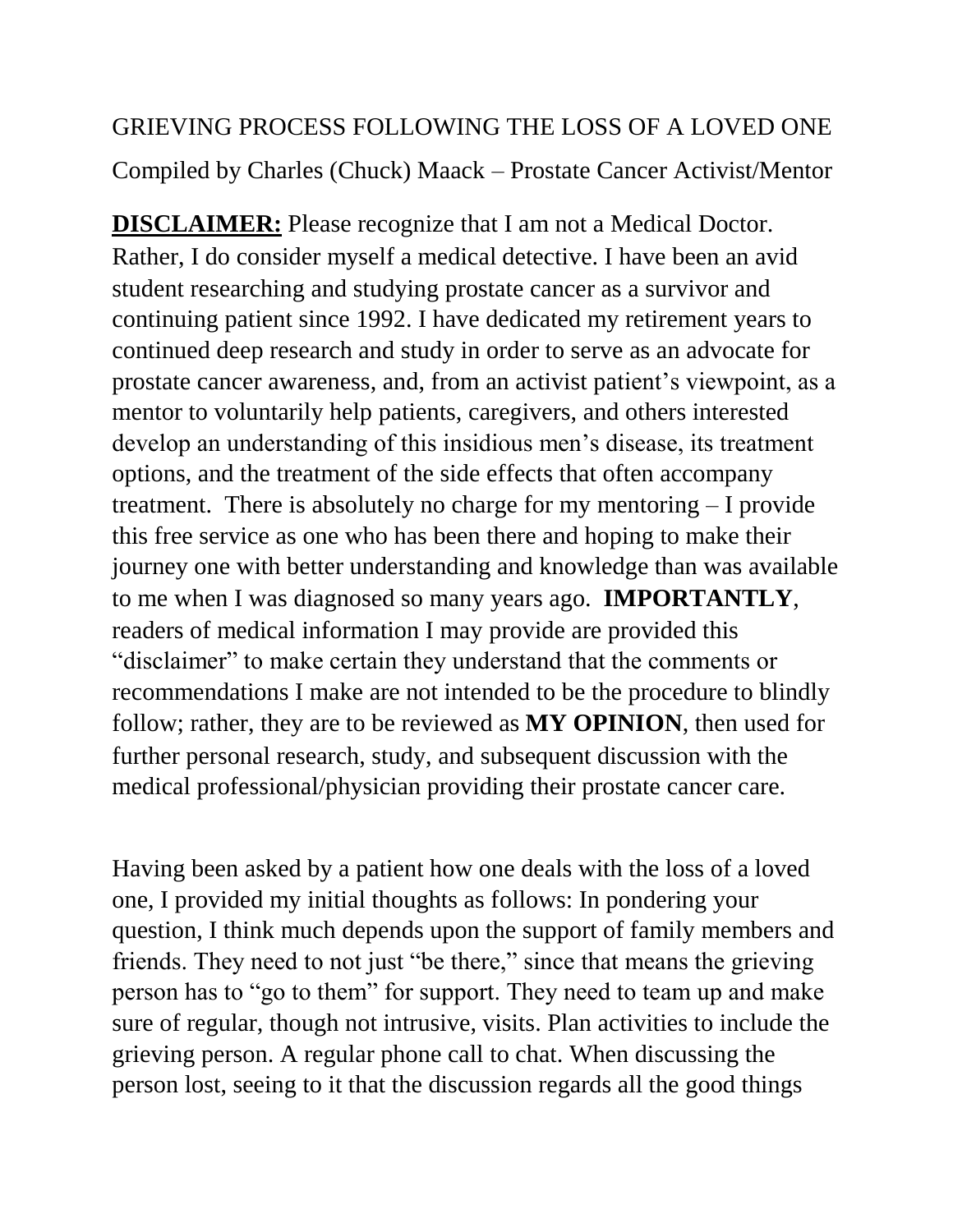remembered from the past; not bringing up difficulties from the past. In discussion, particularly if the grieving person is of a religious persuasion, encourage the thought that one day we will all be together again.

And I guess I could go on and on in encouraging thoughts such as the foregoing. For the grieving person who has no such support, it cannot help but be an extremely difficult journey unless that grieving person takes personal charge and goes out and involves herself/himself in activities that will involve others, and better yet will involve "helping" others. When we volunteer in activities that help and encourage others, it regenerates into our own souls that we are doing something important, good, and encouraging. A lengthy and somewhat difficult to wade through study was published in The Journal of the American Medical Association (JAMA) back in February 2007, see

<http://jama.ama-assn.org/cgi/content/full/297/7/716#JOC70007T2>that, most noteworthy, contains this statement: Models that tested for phasic episodes of each grief indicator revealed that disbelief about the death is highest initially. As disbelief declined from the first month post-loss, yearning rose until 4 months post-loss and then declined. Anger over the death was fully expressed at 5 months post-loss. After anger declines, severity of depressive mood peaks at approximately 6 months post-loss and thereafter diminishes in intensity through 24 months post-loss. Acceptance increased steadily through the study observation period ending at 24 months post-loss. Because of the minuscule probability that by chance alone these 5 grief indicators would achieve their respective maximum values in the precise hypothesized sequence, these results provide at least partial support for the stage theory of grief. Disbelief is lower in people who have lost someone to long, chronic illness but somewhat higher if the person was diagnosed less than 6 months before death. "Thus, the manner and forewarning of the death appear to affect the processing of grief."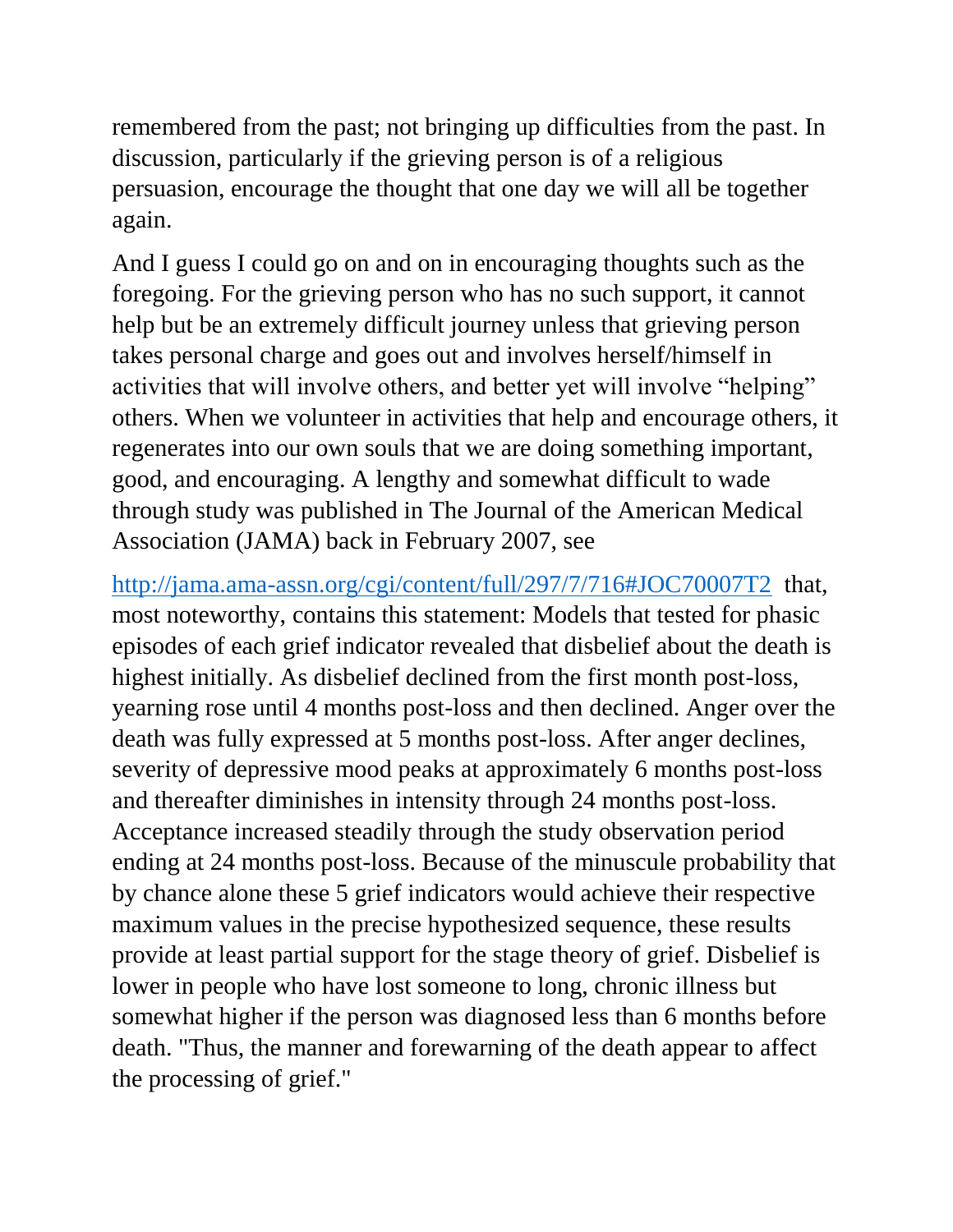A caregiver wife who had an extremely close and intimate relationship with her husband both prior to and then through a ten-year journey dealing with progressing prostate cancer said that three years past his death she still is unable to easily get on with her life. She is selfsufficient but continues to deeply yearn and miss the intimacy that she feels can never be replaced. She remarked: "I still can't believe that he is gone. I get depressed sometimes. I get angry on occasion, but I am so much better than I was two years ago or a year ago. I suspect the longer that the cancer journey is, the longer that it might take to get over. In the bereavement group that I attended, most widow and widowers only had to support their loved one for two years or less. Many of them were well on their way to recovery at the one-year point. Several of them were in relationships and married by the two-year mark."

More recently (husband passed away November 2017) Cindy provided her remarks having read this paper: As for the stages of grief and the comments you cited: I feel as if I spent several years mourning. Disbelief was short-lived – I thought he'd have another week. A sense of calm followed the next day (after his passing). I'm not sure if Anger will be a stage I go through. If so, it may also be short-lived. For me, calm stayed with me through the numbness. Ten years is too long to go through what Bob and I went through. The last  $5\frac{1}{2}$  years were truly bad. Living without the anxiety and fear is something new for me. Depression is now creeping in. That is something I have to deal with now! So far, it's not bad. My symptoms are mostly fatigue and procrastination. Odd, I know, but before I had so much to do and I got it done. Now, I still have a lot to do to prepare to teach, prep labs, grade papers, work on my ½ time grant job, etc. However, I just can't find the enthusiasm required to do what I should do. I'll focus on that aspect for now. Maybe my comments can help you with your excellent paper on Grief.

Another provided this commentary: "There isn't a time line when it comes to the grieving process. When my husband was told that he will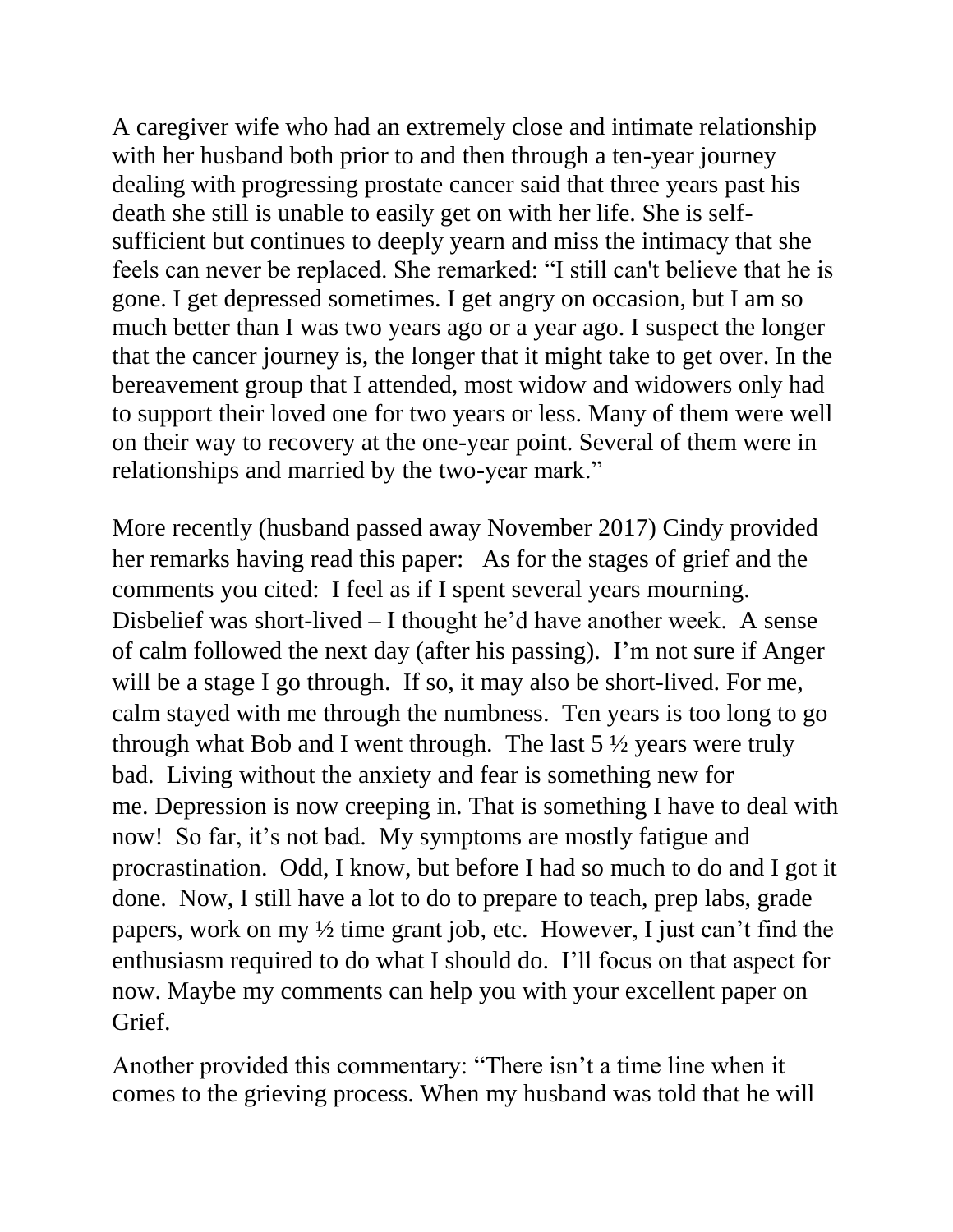no longer benefit from treatments and that he had only quality time at home left that is when the grieving started for me. After his memorial everyone I knew went into the walls. I was my only support until I found American On Line Widows and Widowers Chat room. The people in there helped me big time, but I was still home alone. I went through the stages but each stage was different. I came under the conclusion that the first year is a year of shock, second year was the acceptance, and the third year was to get on with my life. It was after the first year that I kicked grief in its rear and started to get control of my life. I still struggled because I had no one to turn to. I ended up a gambling addict because I had the wrong support. I woke up 5 years ago. I felt as though I disappointed my husband. I have been trying to get control of my life since then. I kept getting to walls and I have go over those walls."

I recently read two stories on JAMA Oncology Updates regarding "Terminal Cancer and Death – On Grief. And the primary gist was that we fail to recognize the grief that those who treat our family members or friends go through when they lose their patient despite using all their experience and knowledge to save their patient.

The first story [was by a young man who lost his Dad to Prostate Cancer](http://click.alerts.jamanetwork.com/click/axac-srkfq-g6xqb7-a096bvz9/)  [and the difficulty he experienced in that loss.](http://click.alerts.jamanetwork.com/click/axac-srkfq-g6xqb7-a096bvz9/) He was very close to his [Dad, and as we often read, his Dad always tried to make this son and](http://click.alerts.jamanetwork.com/click/axac-srkfq-g6xqb7-a096bvz9/)  [family feel secure that his health was not as impaired as it obviously](http://click.alerts.jamanetwork.com/click/axac-srkfq-g6xqb7-a096bvz9/)  was. [The toll treatment was having on his Dad was obvious in the](http://click.alerts.jamanetwork.com/click/axac-srkfq-g6xqb7-a096bvz9/)  [ravaging that was visible. This young man related an event in which he](http://click.alerts.jamanetwork.com/click/axac-srkfq-g6xqb7-a096bvz9/)  [and his father had attended a reception](http://click.alerts.jamanetwork.com/click/axac-srkfq-g6xqb7-a096bvz9/) in honor of one of his Dad's clinicians, and "dad insisted that we stop by to show our gratitude. At the gathering, one of the honoree's colleagues offered a short, heartfelt speech: "This disease is so relentless, so terrifying, so debilitating. As an oncologist, it can just beat you down. But for years, you've come in and done your best job to treat and fight cancer. You don't do it for the thanks. For you the reward has been the fight itself, the daily work, both the lives saved and the dignity preserved in death." In hearing that, this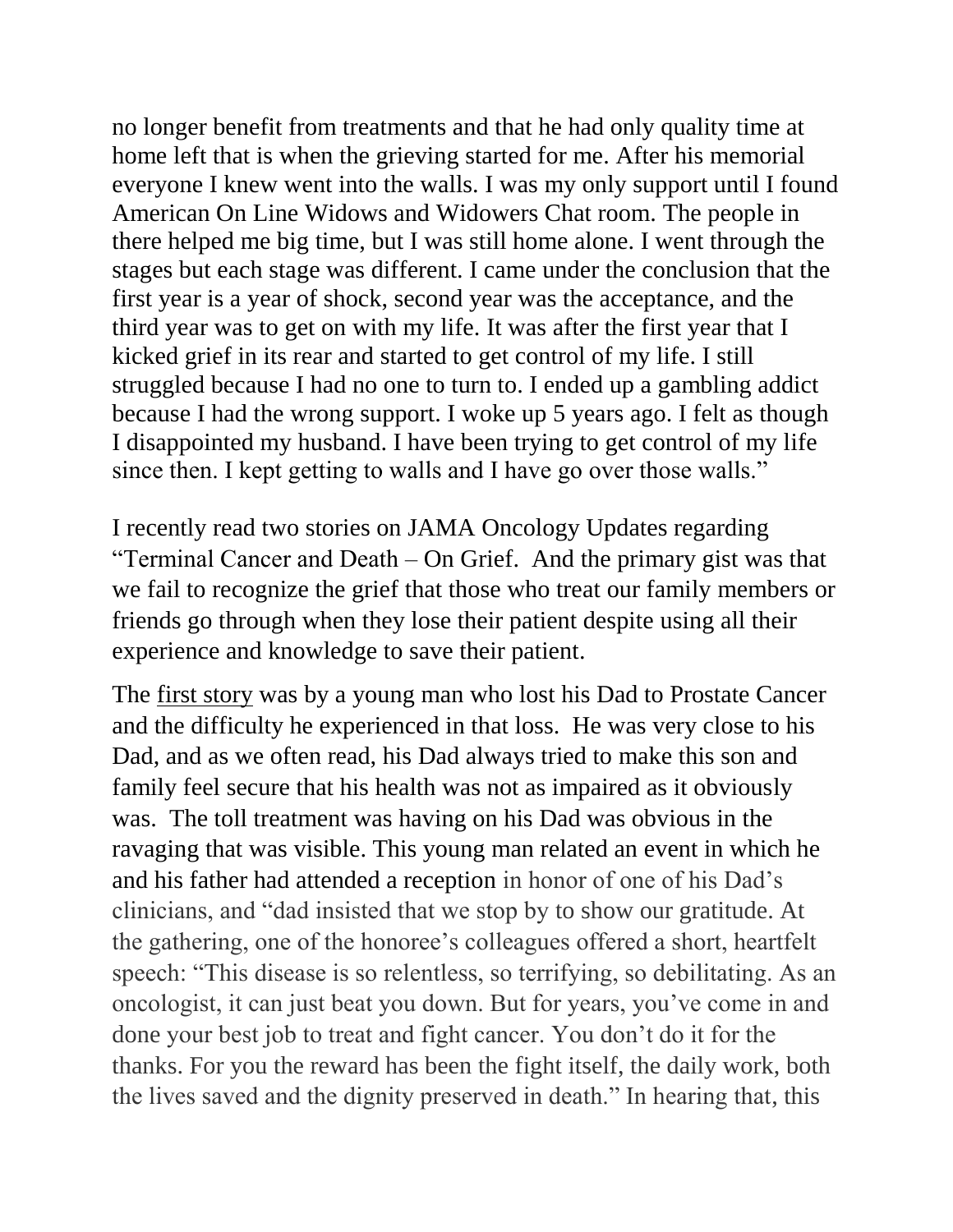son remarked "The grief, it occurred to me, was not limited to the patients and their families." Our physicians also experience periods of grief when they are unable to save their patient.

The second story was by an anesthesiologist describing the grief she felt as she returned home following the loss of the patient the surgical team was trying their very best to save. She described the grief the entire surgical team experienced when their patient was unable to survive the treatment being administered, and how, upon returning home late at night, the questions that kept revolving in her mind: was there something else they could have done? Did they miss something? How, she imagined, the patient's family were dealing with their grief,? Did they have children? – Just everything was going through her mind, though she knew the team had done its very best to save this patient. Here was yet another grieving thought process by a physician concerned for the patient, his family, while certain the team had done everything possible for their patient.

We patients more often relate ourselves to other patients and their families than realizing that our physicians and their teams experience grief with the loss of any patient. They come in every day ready to perform whatever is necessary to appropriately treat their patients, know they have had the training, experience, and expertise to have positive results, yet still can lose patients despite all that training and experience. They, too, experience grief both for the family of their patients as well as for their own loss of any patient under their care. It surely must be difficult for physicians to lose their patients during treatment when everything they have learned indicated the treatment provided was appropriate. Then, the next day, be able to return to their practice knowing other patients need their expertise to survive whatever ailment.

Sadly, grief knows no boundaries; everyone involved with the patient family, friends, and the physicians and their teams in the treatment